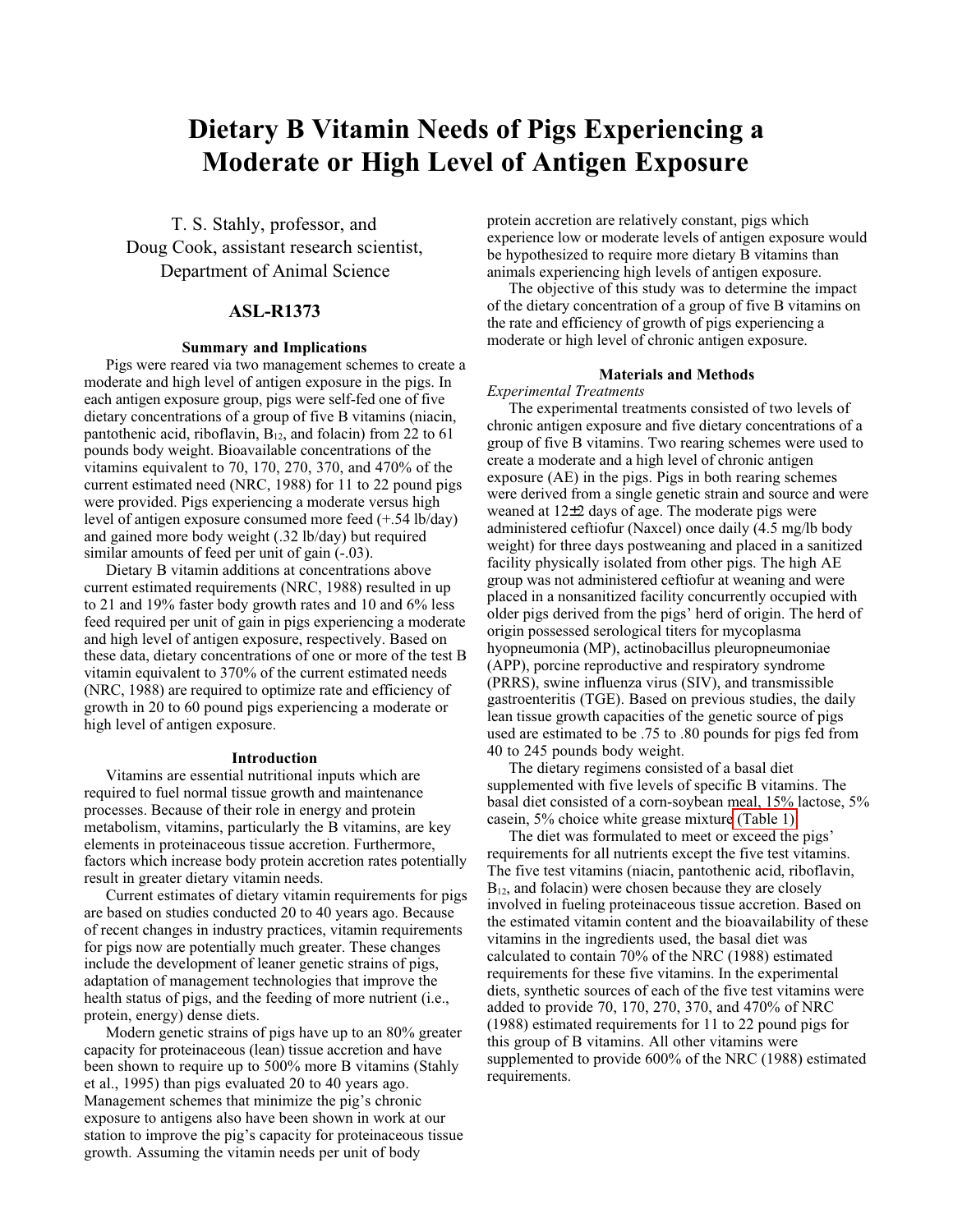<span id="page-1-0"></span>

|  |  |  |  |  | Table 1. Basal diet composition. |
|--|--|--|--|--|----------------------------------|
|--|--|--|--|--|----------------------------------|

| Ingredient                                                                                                                                                                                                                                                                                                                                                          | Amount, %                                                                                                             |
|---------------------------------------------------------------------------------------------------------------------------------------------------------------------------------------------------------------------------------------------------------------------------------------------------------------------------------------------------------------------|-----------------------------------------------------------------------------------------------------------------------|
| Corn<br>Lactose<br>Choice white grease<br>Casein<br>Soybean meal, dehulled<br>L-Lysine - HCl<br>DL-Methionine<br>L-Threonine<br>Dicalcium phosphate<br>Calcium carbonate<br>Salt, iodized<br>Trace mineral mix <sup>a</sup><br>Basal vitamin mix <sup>b</sup><br>Choline chloride, 50%<br>Antimicrobial agent <sup>c</sup><br>Suppl. B vitamin carrier <sup>d</sup> | 30.73<br>15.00<br>5.00<br>5.00<br>38.16<br>.30<br>.30<br>.18<br>3.53<br>.51<br>.40<br>.20<br>.10<br>.21<br>.18<br>.20 |
| Total                                                                                                                                                                                                                                                                                                                                                               | 100.0                                                                                                                 |
|                                                                                                                                                                                                                                                                                                                                                                     |                                                                                                                       |

a Provided in diet (ppm): 140 Fe; 120 Zn; 48 Mn; 14 Cu; .8 I; .3 Se.

b Provided per pound of diet: 6,050 IU Vit. A; 600 IU Vit. D<sub>3</sub>; 44 IU Vit. E; 1.4 mg Vit. K; 2.4 mg niacin; .18 mg pantothenic acid; .45 mg riboflavin; .005 mg Vit.  $B_{12}$ ; 0 mg folacin; 0 mg choline; .14 mg biotin; 4 mg pyridoxine; 2.7 mg thiamin; .14 mg ascorbic acid. <sup>c</sup>Provided per pound of diet: 100 mg

chlortetracycline, 50 mg penicillin and 100 mg sulfathiolzole.

dCorn starch.

The analysis of the five test vitamins in the experimental diets and vitamin mixture are reported in Table 2. These values represent total analyzed B vitamin contents and the estimated bioavailable vitamin contents.

#### *Experimental Procedure*

Within each AE group, 10 sets of five littermate pigs were utilized. Pigs were penned individually in 1.3 x 1.4 ft pens in environmentally-regulated buildings maintained at 80 to 85ºF. For the initial four days postweaning, pigs were offered a dried milk diet containing no supplemental vitamins. From day 16 to 20 pounds body weight, pigs were fed the basal diet (70% NRC) to minimize the amount of vitamin stored in the pigs' body. Pigs were allowed to consume feed and water ad libitum.

At 22±2 pounds body weight, pigs within each litter were randomly allotted to one of the five dietary vitamin regimens. Pig weights and feed consumption were measured at four-day intervals until each animal reached a body weight of 61±4 pounds. Serum concentration of the acute

|                                                                          | Dietary B vitamins        |      |                           |      |           |  |  |
|--------------------------------------------------------------------------|---------------------------|------|---------------------------|------|-----------|--|--|
|                                                                          | %NRC for 11 to 22 lb pigs |      |                           |      |           |  |  |
| Item                                                                     | 70                        | 170  | 270                       | 370  | 470       |  |  |
| Total vitamin content, analyzed <sup>b</sup>                             |                           |      |                           |      |           |  |  |
| Niacin                                                                   | 8.4                       | 15.9 | 23.4                      | 30.8 | 38.2      |  |  |
| Pantothenic<br>acid                                                      | 4.4                       | 8.7  | 12.9                      | 17.1 | 21.3      |  |  |
| Riboflavin                                                               | 1.4                       |      | $3.0 \quad 4.6 \quad 6.1$ |      | 7.7       |  |  |
| $B_{12}$                                                                 | .006                      | .013 | .021                      | .028 | .036      |  |  |
| Folacin                                                                  | .75                       | .85  | .95                       | 1.06 | 1.16      |  |  |
| Available vitamin content, analyzed <sup>b</sup> x calc.<br>availability |                           |      |                           |      |           |  |  |
| Niacin                                                                   | 4.3                       | 11.1 | 17.9                      |      | 24.7 31.5 |  |  |
| Pantothenic<br>acid                                                      | 4.0                       | 8.3  | 12.5                      | 16.7 | 21.0      |  |  |
| Riboflavin                                                               | 1.1                       |      | 2.4 3.9 5.4               |      | 7.0       |  |  |
| $B_{12}$                                                                 | .006                      | .013 | .020                      | .027 | .036      |  |  |
| Folacin                                                                  | .45                       | .55  | .69                       | .78  | .88       |  |  |

<sup>a</sup>NRC requirements assumed to be based on 100% bioavailable sources of nutrients. The bioavailable content of the five test vitamins in the basal diet ingredients were estimated by multiplying the ingredients' estimated vitamin content (NRC, 1988) by estimates of the bioavailability of these vitamins reported in the literature.

<sup>b</sup>Analyzed vitamin contents are derived from the analysis of the basal diet and the supplemental B vitamin premix.

phase protein alpha-1 acylglycoprotein was monitored at body weights of 22 (initial), 42, and 61 (final) pounds as an indicator of the level of antigen exposure the pigs experienced. The presence or absence of serological titers for common antigens in the pigs also were determined at the initiation and completion of the study.

Data were analyzed as a split-plot design with antigen exposure level representing the whole-plot and dietary B vitamin concentrations representing the subplot. Least square means are reported. Responses of pigs to dietary vitamin concentrations at different stages of the pig's development were analyzed as a repeated measure.

#### **Results and Discussion**

### *Diet Composition*

The analyzed vitamin content of the experimental diets corrected for estimated bioavailability of the vitamins in the feed ingredients approximated the calculated bioavailable values for niacin, pantothenic acid, riboflavin, and B12, but not folacin (Table 2). The analyzed values expressed as a percentage of the calculated values ranged from 90 to 98 for niacin, 98 to 137 for pantothenic acid, 90 to 99 for riboflavin, and 92 to 107 for Vitamin  $B_{12}$ , whereas the folacin value ranged from 137 to 470% of the expected values for folacin. The analyzed folacin content was unexpectedly high in the basal diet but was as expected in the vitamin premix.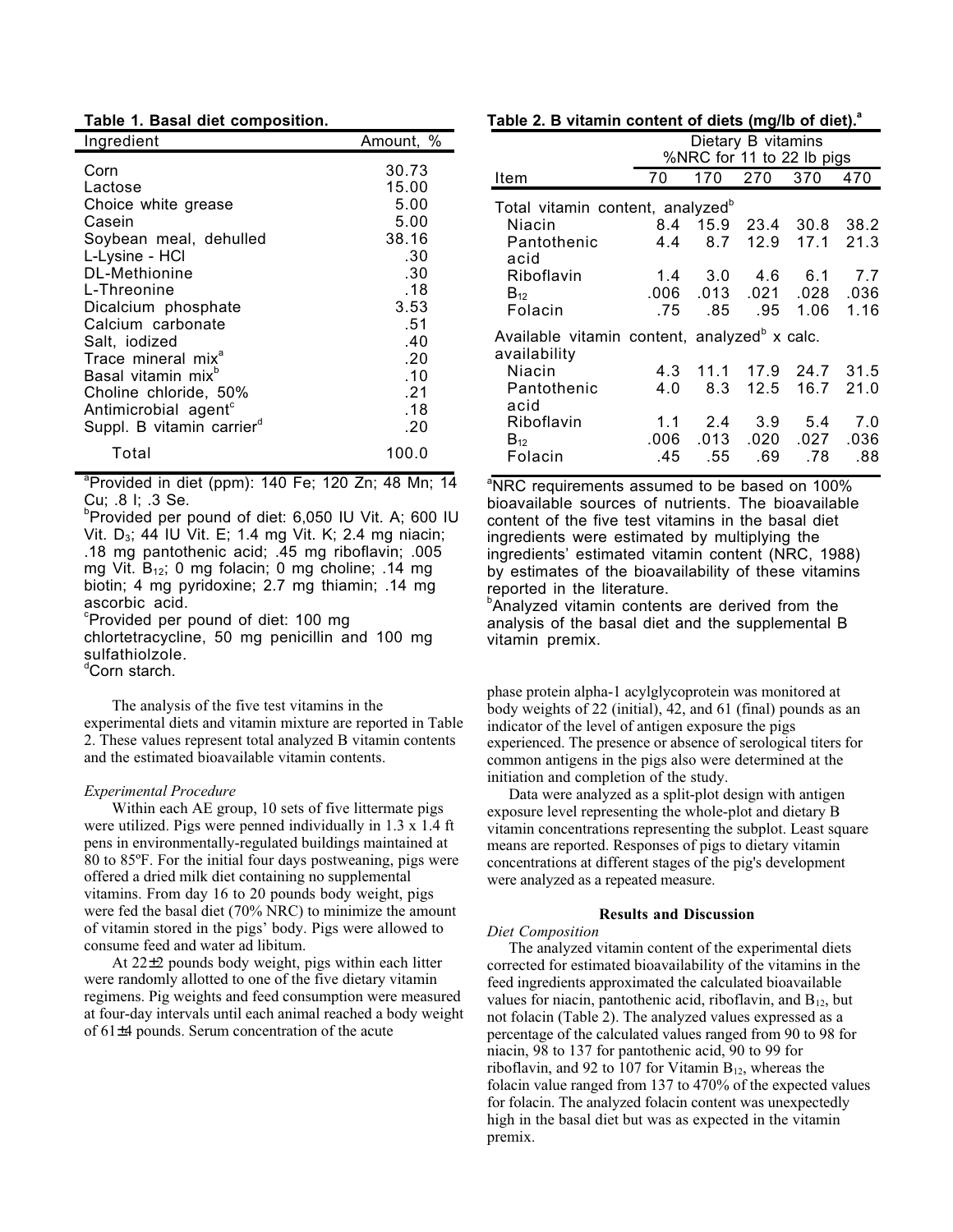#### *Immune Status of Experimental Animals*

The initial experimental objective was to create animals that experienced a low and high level of antigen exposure. Based on the analyses of the pigs' serological titers for common antigens, the serum concentrations of alpha-1 acid glycoprotein (AGP) and the growth performance of the pigs, a moderate and high level of the pigs' AE was achieved rather than the initial goal of a low and high level of AE (Table 3). Consequently, the magnitude of the difference in animal performance between the two AE groups was less than that previously obtained in pigs reared using the management techniques employed in this study.

## **Table 3. Immune status of the pigs.**

|                                                                        | AE          | Pig weight, Ib |            |            |  |  |  |  |
|------------------------------------------------------------------------|-------------|----------------|------------|------------|--|--|--|--|
| Item                                                                   | Level       | 20             | 40         | 60         |  |  |  |  |
| Serological titers (% of pigs with titers) <sup>a</sup><br><b>PRRS</b> | Mod<br>High |                |            | 10<br>35   |  |  |  |  |
| SIV                                                                    | Mod<br>High |                |            | 14<br>19   |  |  |  |  |
| TGE                                                                    | Mod<br>High |                |            | 66<br>90   |  |  |  |  |
| Serum AGP, µg/ml <sup>b</sup>                                          |             |                |            |            |  |  |  |  |
|                                                                        | Mod<br>High | 629<br>804     | 495<br>628 | 502<br>848 |  |  |  |  |

<sup>a</sup>All pigs were free of titers for MP and APP. b Antigen exposure effect, P<.05.

#### *Antigen Exposure (AE) Effect*

As expected, the moderate AE pigs consumed more feed and gained weight faster than the high AE group throughout the duration of the study (Figure 1). The quantity of feed required per unit of weight gain was less in the moderate AE group during the initial two-thirds of the study but not during the last 10 pounds of growth. Consequently, differences in feed/gain ratios between AE groups over the duration of the study were small. This response likely is due to the fact that the difference in the magnitude of antigen exposure among the AE groups was smaller than that previously achieved when using the two pig rearing schemes.

#### *Dietary B Vitamin and AE x B Vitamin Effects*

Voluntary feed intake, daily body weight gain, and feed/gain ratios responded quadratically as dietary concentrations of the five test B vitamins increased [\(Table](#page-3-0) 4). These responses occurred in both the moderate and high AE groups. Over the duration of the study, daily body weight gain and the quantity of feed required per unit of weight gain was optimized in pigs fed diets containing a minimum of 370% of the NRC (1988) B vitamin requirements for 11 to 22 pound pigs. No antigen exposure by dietary B vitamin interaction was detected. The smaller than intended difference in antigen exposure between the two AE groups may have limited differences in the vitamin needs between the two AE groups.



**Figure 1. Daily body weight gain (a) and feed/gain ratios (b) of pigs (pooled across dietary B vitamins) during four-day periods when the pigs weighed (**±**2.7) 25, 31, 36, 42, 47, 53, and 58 pounds. Pigs experienced a moderate (mod) or high level of antigen exposure (AE).**

#### *AE x B Vitamins x Pig Weight Effects*

The daily weight gains and feed/gain ratio of each pig during four-day periods when the pig weighed  $(\pm 2.7 \text{ pounds})$ 25, 31, 36, 42, 47, 53, and 58 pounds were analyzed. Daily feed intake and daily body weight gains increased as pigs grew from 22 to 61 pounds body weight (Figure 1). Efficiency of feed utilization was reduced as pigs matured. Based on daily gains and efficiency of feed utilization, the moderate AE pigs weighing 22 to 33, 33 to 44, and 44 to 61 pounds required dietary B vitamin concentrations equivalent to a minimum of 370%, 370%, and 370 to 470% of the NRC (1988) requirements for 11 to 22 pound pigs (Table 5). In high AE pigs, pigs weighing 22 to 33, 33 to 44, and 44 to 61 pounds required dietary B vitamin concentrations equivalent to 270%, 370%, and 270 to 370% of the NRC (1988) requirements for 11 to 22 pound pigs, respectively.